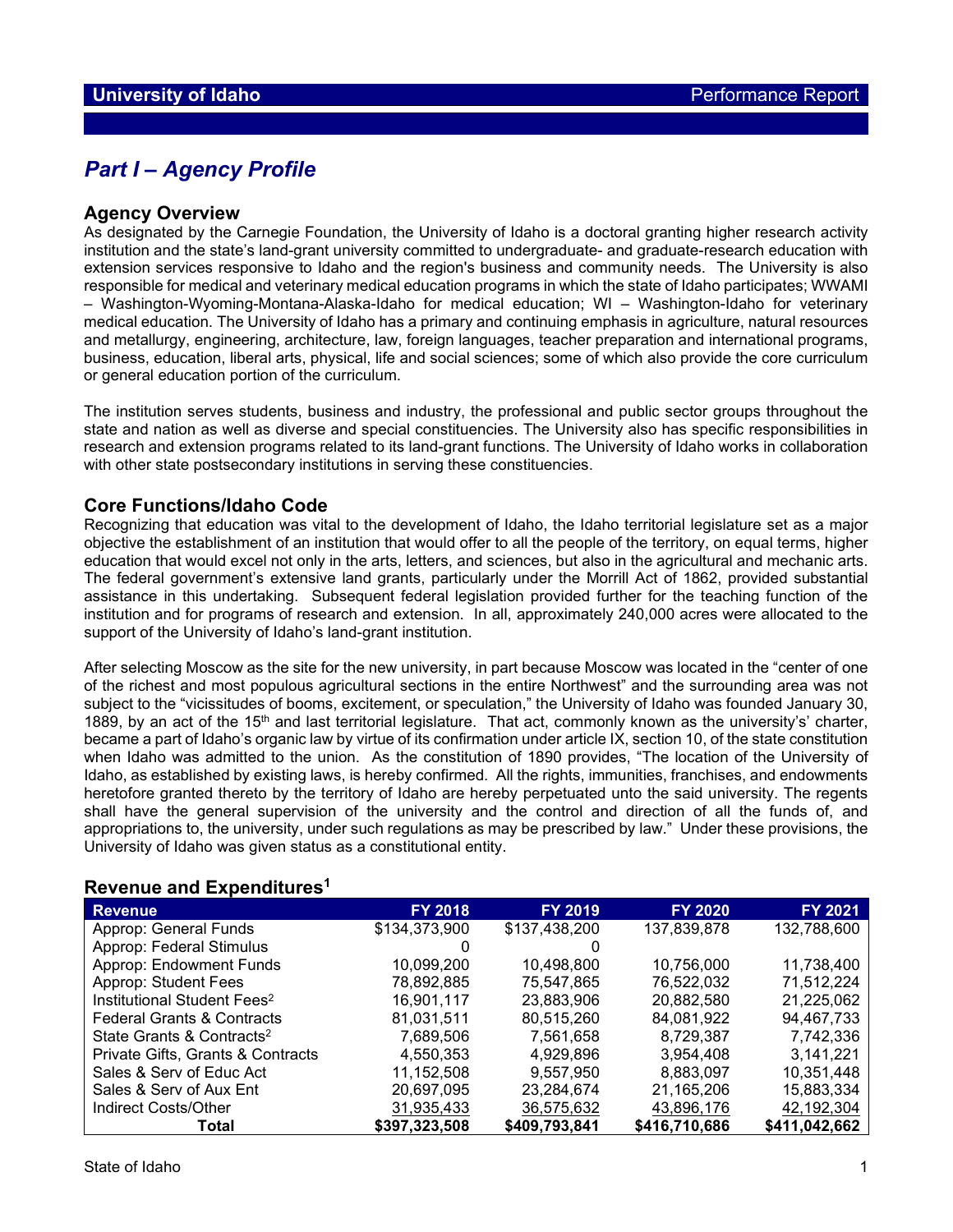| <b>Expenditures</b>          | <b>FY 2018</b> | <b>FY 2019</b> | <b>FY 2020</b> | <b>FY 2021</b> |
|------------------------------|----------------|----------------|----------------|----------------|
| Instruction                  | \$128,819,423  | \$128,207,884  | \$120,582,004  | \$94,197,626   |
| Research                     | 72,444,731     | 76,307,926     | 75.385.095     | 74,264,616     |
| <b>Public Service</b>        | 35,552,774     | 38,594,581     | 36,817,304     | 42,072,302     |
| Library                      | 9,380,615      | 9,225,473      | 6,188,241      | 7,146,419      |
| <b>Student Services</b>      | 14,566,778     | 15,121,866     | 14,946,961     | 12,872,361     |
| <b>Physical Plant</b>        | 62,166,116     | 56.573.605     | 53,772,867     | 58,952,140     |
| <b>Institutional Support</b> | 35,827,761     | 38,243,471     | 41,931,097     | 37,525,870     |
| Academic Support             | 14.915.021     | 20,571,712     | 20,199,124     | 18,361,521     |
| <b>Athletics</b>             | 11,210,364     | 14,166,188     | 15,050,173     | 12,930,305     |
| <b>Auxiliary Enterprises</b> | 18.163.831     | 17,312,576     | 15,408,032     | 12,292,493     |
| Scholarships/Fellowships     | 15.341.924     | 14.802.044     | 15,528,665     | 17,584,675     |
| Other                        |                |                |                |                |
| Total                        | \$418,389,338  | \$429.127.326  | \$415,809,563  | \$388,200,328  |

1. These amounts conform to our audited financial statements available in the Fall.

- 2. There was a State scholarship amount that had been incorrectly recorded prior to FY19 as a State grant and contract. The correction was made to reflect the FY18 and FY19 amounts related to this scholarship in institutional student fees rather than State grants and contracts.
- 3. FY19 amounts were compiled under the University's chart of accounts conversion effective July 1, 2018. In addition, there were corrections made by the University to some category assignments of certain expenditures. For consistency, FY18 amounts were restated to conform to the update category assignments of FY19. The University does not have the ability to restate years prior to FY18. Total expenses did not change as a result of these updated category assignments.

## **Profile of Cases Managed and/or Key Services Provided**

| <b>Cases Managed and/or Key Services</b><br><b>Provided</b> | <b>FY 2018</b> | FY 2019 | FY 2020    | FY 2021 |
|-------------------------------------------------------------|----------------|---------|------------|---------|
| Annual (unduplicated) Enrollment Headcount <sup>1</sup>     |                |         |            |         |
| Undergraduate                                               | 8,358          | 8,134   | 7,805      | 7,401   |
| Graduate                                                    |                |         |            |         |
|                                                             | 2,039          | 2,107   | 2,141      | 2,187   |
| Professional                                                | 396            | 401     | <u>419</u> | 542     |
| Total                                                       | 10,793         | 10,642  | 10,365     | 10,130  |
| Annual Credit Hours Taught 1                                |                |         |            |         |
| Undergraduate                                               | 246,300        | 238,069 | 227,582    | 211,198 |
| Graduate<br>$\overline{\phantom{0}}$                        | 28,203         | 29,537  | 29,788     | 29,157  |
| Professional                                                | 13,210         | 13,866  | 14,390     | 17,733  |
| Total                                                       | 287,713        | 281,472 | 271,760    | 258,088 |
| Annual Enrollment FTE <sup>2</sup>                          |                |         |            |         |
| Undergraduate                                               | 8,210          | 7,936   | 7,586      | 7,040   |
| Graduate                                                    | 1,175          | 1,231   | 1,241      | 1,215   |
| Professional                                                | <u>415</u>     | 422     | 439        | 557     |
| Total                                                       | 9,800          | 9,588   | 9,266      | 8,812   |
| Degree Production: Unduplicated HC of                       |                |         |            |         |
| Graduates over rolling 3-yr average degree-                 |                |         |            |         |
| seeking student FTE 3                                       |                |         |            |         |
| <b>Academic Certificates</b>                                | 61%            | 60%     | 64%        | 54%     |
| Undergraduate<br>$\qquad \qquad \blacksquare$               | 19%            | 21%     | 22%        | 24%     |
| Graduate<br>$\blacksquare$                                  | 48%            | 46%     | 49%        | 43%     |
| Professional                                                | 34%            | 32%     | 30%        | 29%     |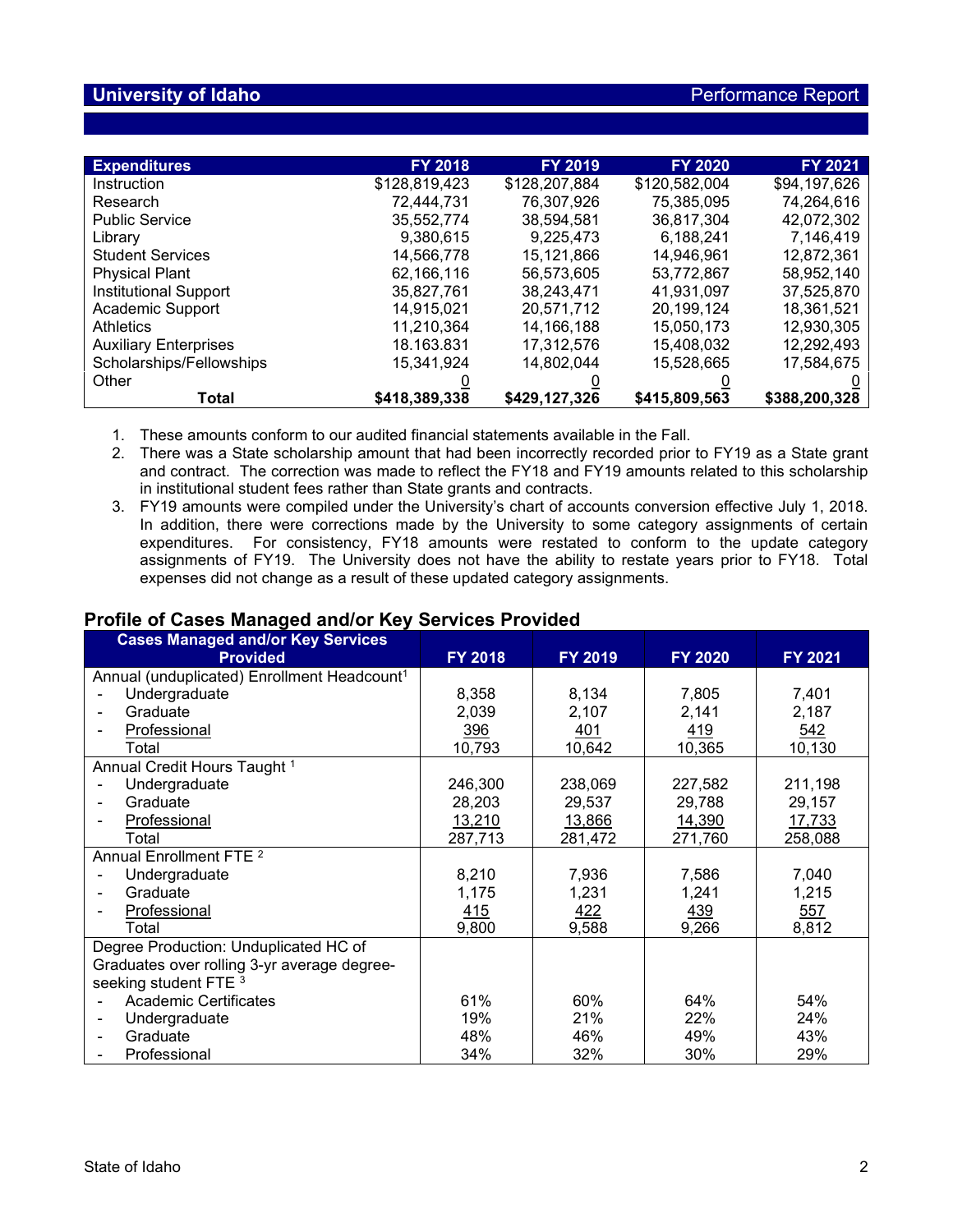| <b>Cases Managed and/or Key Services Provided</b>                                    | <b>FY 2018</b> | FY 2019     | <b>FY 2020</b> | <b>FY 2021</b>   |
|--------------------------------------------------------------------------------------|----------------|-------------|----------------|------------------|
| Undergraduate Cost per Credit: Cost of College Step                                  | \$171,692,2    | \$180,805,2 | \$186,007,6    | \$191,926,7      |
| 44 / EWA weighted undergrad credits (all students                                    | 45/            | 70          | 03/            | 58/              |
| calculated by cip code)                                                              | 447,959.1      | /439,219.1  | 420,122.58     | 378,516.27       |
|                                                                                      | \$383.3        | \$411.7     | \$422.7        | \$507.1          |
| Graduates (UG) per \$100,000: unduplicated HC of                                     | (1658/1716     | (1739/1808  | (1796/1860)    | (1685/1916       |
| UG degree + certificate graduates / Cost of College                                  |                |             |                |                  |
| Step $44$                                                                            | .97            | .96         | .97            | .88              |
| Dual Credit hours taught <sup>5</sup>                                                |                |             |                |                  |
| <b>Total Annual Credit Hours</b>                                                     | 12,004         | 11,606      | 11,504         | 8,996            |
| <b>Total Annual Student Headcount</b>                                                | 2,755          | 2,450       | 2,371          | 1,886            |
| Undergraduate students participating in Study                                        |                |             |                |                  |
| Abroad and National Student Exchange programs <sup>6</sup>                           |                |             |                |                  |
| Number                                                                               |                |             |                |                  |
| Percent                                                                              | 625            | 632         | 683            | 29               |
|                                                                                      | 7.5%           | 7.8%        | 8.8%           | 0.0%             |
| *Remediation <sup>7</sup>                                                            |                |             |                |                  |
| Number of New Frosh from Idaho who need                                              | 203/1,082      | 203/970     | 220/1,005      | 253/931          |
| remediation in English/Reading                                                       |                |             |                |                  |
| Percent                                                                              | 19%            | 21%         | 22%            | 27%              |
| Percent of undergraduate students participating in<br>research programs <sup>8</sup> | 61%            | 58%         | 60%            | 56%              |
| Number and Percent of UG degrees conferred in                                        | 614 / 1,670    | 636 / 1,702 | 719 / 1,761    | 627 / 1,631      |
| STEM fields <sup>9</sup>                                                             |                |             |                |                  |
| UI Number / Percent                                                                  | 37%            | 37%         | 41%            | 38%              |
| Percent of students participating in service learning                                |                |             |                |                  |
| opportunities <sup>10</sup>                                                          |                |             |                |                  |
| Number                                                                               | 2,013          | 2,073       | 1,820          | 1,701            |
| Percent                                                                              | 24%            | 25%         | 23%            | 23%              |
| Institution primary reserve ratio comparable to the                                  |                |             |                |                  |
| advisable level of reserves <sup>11</sup>                                            | 29%            | 23%         | 21%            | NA <sup>12</sup> |
| Number of Postdocs, and Non-faculty Research Staff                                   |                |             |                |                  |
| with Doctorates. <sup>13</sup> (Goal 1: Objective A Measure II)                      | 92             | 83          | 103            | 70               |
| Research Expenditures (\$Million) (Goal 1: Objective                                 |                |             |                |                  |
| A Measure I)                                                                         | \$109,000 M    | \$111,590 M | \$113,107 M    | \$112,810 M      |
| NSSE Means Service Learning, Field Placement or                                      | 52%            | 52%         | 53%15          | 53%              |
| Study Abroad <sup>14</sup> (Goal 2: Objective C Measure II)                          |                |             |                |                  |
| Faculty Collaboration with Communities (HERI) <sup>16</sup>                          | 57%            | 57%         | 57%            | 57%              |
| (Goal 2: Objective B Measure I)                                                      |                |             |                |                  |
| Enrollment (Fall Census) <sup>17</sup> (Goal 3: Objective A                          | 12,072         | 11,841      | 11,926         | 10,791           |
| Measure I)                                                                           |                |             |                |                  |
| Retention New Freshman Retention Rate <sup>18</sup> Full-time                        | 81.6%          | 80.8%       | 77.3%          | 74.3%            |
| Percent (Goal 3: Objective B Measure I)                                              |                |             |                |                  |
| Retention New Transfer Retention Rate Full-time                                      | 82.4%          | 81.3%       | 82.6%          | 77.7%            |
| Percent (Goal 3: Objective B Measure II)                                             |                |             |                |                  |
| Percent Multicultural Faculty & Staff <sup>19</sup> (Goal 4:                         | 22%/13%        | 20.6%/12.1  | 21.3%/         | 20.6%/           |
| Objective A Measure III)                                                             |                | %           | 13.2%          | 13.4%            |
| Multicultural Student Enrollment <sup>20</sup> (Goal 4 Objective                     | 2,799          | 2,764       | 2,613          | 2,406            |
| A Measure I)                                                                         |                |             |                |                  |
| Proportion of postsecondary graduates with student                                   | 940/1,570      | 995/1,639   | 966/1,675      | 882/1,568        |
| loan debt - Bachelors degrees                                                        | 59.9%          | 60.7%       | 57.7%          | 56.3%            |

**Footnotes for Profile of Cases Managed and/or Key Services Provided**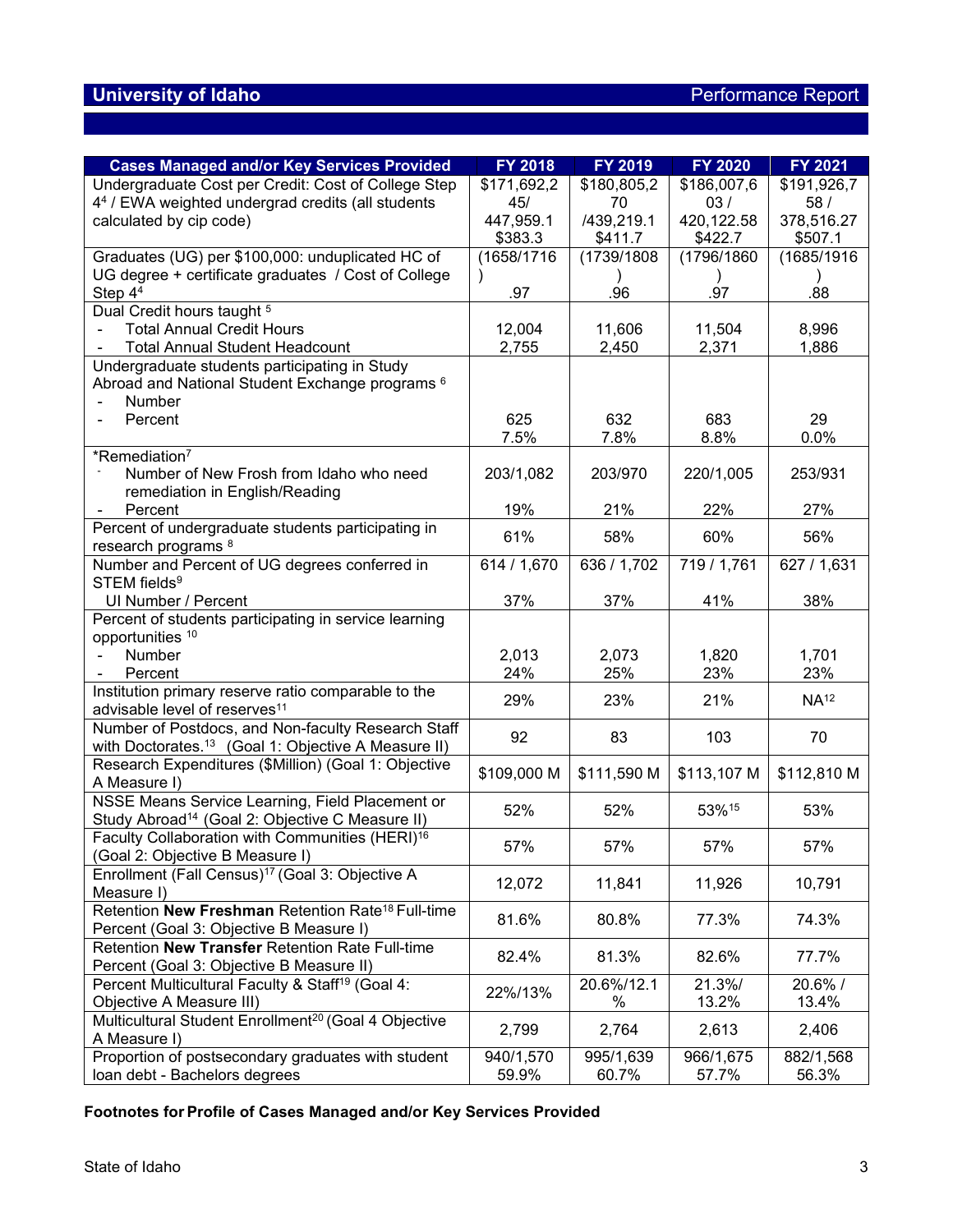## **University of Idaho Performance Report**

1Summer, Fall and Spring, as reported to SBOE on the PSR-1 Annual Student Enrollment Report only includes UG and GR (no early college). FY15 had an incorrect total, it has been corrected.

<sup>2</sup> Based on SBOE Annual PSR-1. FTE = Annual Credits divided by 30 for Undergraduate, 24 for Graduate, 28 for Law. WWAMI is student headcount.

<sup>3</sup> Rolling 3-year FTE calculated from UI data warehouse to derive Academic Certificate values.

<sup>4</sup> Cost of College Step 4 figures based on Audited Financial Statements for previous FY (from General Accounting office). Total weighted undergraduate credit hours from EWA divided by undergraduate dollars from Cost of College report.

<sup>5</sup> Only postsecondary credits taken by high school students are counted as dual credit.

<sup>6</sup> Study Abroad and National Student Exchange are coded in the course subject fields.

<sup>7</sup> Idaho high school graduates in the previous year requiring remedial education.<br><sup>8</sup> From the UI web-based, Graduating Senior Survey.

<sup>9</sup> Bachelor's degrees only, as reported to IPEDS. STEM fields using CCA definitions.

<sup>10</sup> Number of participating students, as reported by UI Career Center/Service Learning Center, divided by degree seeking UG student headcount.

11As reported by UI Controller's Office, Benchmark based on NACUBO recommendations. Values represent calculations for prior fiscal year.

12Institution Primary Reserve Ratio is available with the audited financials in Fall.

<sup>13</sup>Postdocs and Non-faculty Research Staff with Doctorates as reported annually in the Graduate Students and Postdoctorates in Science and Engineering Survey (http://www.nsf.gov/statistics/srvygradpostdoc/#qs).

<sup>14</sup> This is the average percentage of those who engaged in service learning (item 12 2015 NSSE), field experience (item 11a NSSE) and study abroad (item 11d) from the NSSE. Survey completed every three years.

<sup>15</sup> Updated to the final NSSE data.

<sup>16</sup> HERI Faculty Survey completed by undergraduate faculty where respondents indicated that over the past two years they had, "Collaborated with the local community in research/teaching." This survey is administered every three to five years.

<sup>17</sup>This metric consists of headcounts from the data set used in reporting headcounts to the SBOE, IPEDS and the Common Data Set as of Fall census date. The data is updated annually.

<sup>18</sup> As reported to IPEDS. Each year's rates reflect the percentage returning the fall of the FY specified. In FY2013 the target for First-time Full-time Freshman was obtained from the SBOE Strategic Plan rather than the peer median. 19The percentage of full-time faculty and staff that are not Caucasian/Unknown from the IPEDS report. Full-time faculty is as reported in IPEDS HR Part A1 for full-time tenured and tenure track. Full-time staff is as reported in IPEDS B1 using occupational category totals for full-time non-instructional staff.

 $20$ The headcounts used for this metric are derived from the data set used to report to the SBOE at fall census date. This is based on the categories used by IPEDS and the Common Data Set. The census date data is updated annually.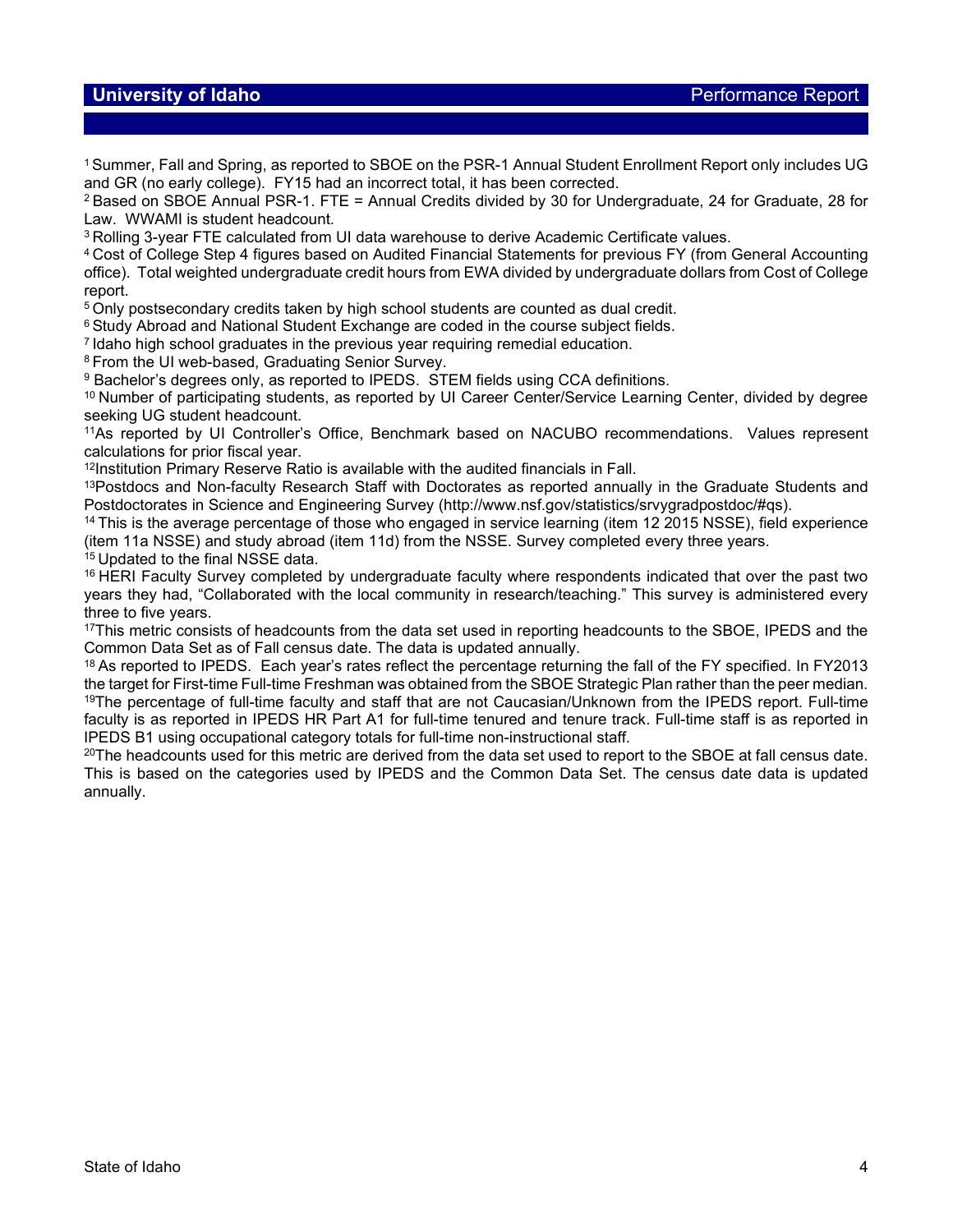# *Part II – Performance Measures*

| <b>Performance Measure</b>                                                                                                                                                                                                                                               |        | FY 2018                                            | FY 2019                                           | <b>FY 2020</b>                                | FY 2021                                       | <b>FY 2022</b>               |
|--------------------------------------------------------------------------------------------------------------------------------------------------------------------------------------------------------------------------------------------------------------------------|--------|----------------------------------------------------|---------------------------------------------------|-----------------------------------------------|-----------------------------------------------|------------------------------|
| <b>Timely Degree Completion</b>                                                                                                                                                                                                                                          |        |                                                    |                                                   |                                               |                                               |                              |
| I. Percent of undergraduate,<br>degree-seeking students<br>completing 30 or more credits per                                                                                                                                                                             | actual | 7,284<br>3,089<br>42.4%                            | 7,022<br>3,068<br>43.7%                           | 6,641<br>2,787<br>42%                         | 6,288<br>2,631<br>41.8%                       |                              |
| academic year at the institution<br>reporting                                                                                                                                                                                                                            | target | 40%                                                | 40%                                               | 40%                                           | 40%                                           | 40%                          |
| II. Percent of first-time, full-time,<br>freshmen graduating within 150%<br>of time                                                                                                                                                                                      | actual | 59.3%<br>937<br>1,578<br>Cohort<br>2012-13         | 59.4%<br>890<br>1,586<br>Cohort<br>2013-14        | 59.5%<br>923<br>1,552<br>Cohort<br>2014-15    | 59.1%<br>917<br>1,551<br>Cohort<br>2015-16    |                              |
|                                                                                                                                                                                                                                                                          | target | 60%                                                | 60%                                               | 58%                                           | 58%                                           | 58%                          |
| III. Total number of<br>certificates/degrees produced,<br>broken out by:<br>Certificates less than 1 year<br>Certificates 1 year or more <sup>1</sup><br>Associates <sup>1</sup><br><b>Bachelors</b>                                                                     | actual | 91<br>$\mathbf 0$<br>$\mathbf 0$<br>1,670<br>544   | 105<br>$\mathbf 0$<br>$\mathbf 0$<br>1,702<br>538 | 128<br>0<br>$\mathbf{0}$<br>1,761<br>594      | 128<br>0<br>$\mathbf 0$<br>1,631<br>528       |                              |
| Graduate (Masters, Specialists                                                                                                                                                                                                                                           |        | 143                                                | <u>134</u>                                        | <u>132</u>                                    | 171                                           |                              |
| and Doctorates)                                                                                                                                                                                                                                                          |        | 2,448                                              | 2,479                                             | 2,615                                         | 2,458                                         |                              |
| Professional (M.S.A.T., J.D.<br>Ed.D., and D.A.T.)<br>Total <sup>2</sup>                                                                                                                                                                                                 | target | 0<br>0<br>$\Omega$<br>1,800<br>750<br>130<br>2,950 | 0<br>0<br>0<br>1,800<br>750<br>130<br>2,950       | 0<br>0<br>0<br>1,850<br>800<br>150<br>3,000   | 0<br>0<br>0<br>1,850<br>800<br>150<br>3,000   | 1,850<br>800<br>150<br>3,000 |
| IV. Number of unduplicated<br>graduates, broken out by:<br>Certificates less than 1 year<br>Certificates 1 year or more <sup>1</sup><br>Associates <sup>1</sup><br><b>Bachelors</b><br>Graduate (Masters, Specialists<br>and Doctorates)<br>Professional (M.S.A.T., J.D. | actual | 88<br>0<br>0<br>1,570<br>543<br>143<br>2,344       | 100<br>0<br>0<br>1,639<br>538<br>134<br>2,479     | 121<br>0<br>0<br>1,675<br>592<br>132<br>2,520 | 117<br>0<br>0<br>1,568<br>526<br>171<br>2,382 |                              |
| Ed.D., and D.A.T.)<br>Total <sup>2</sup><br>Certificates less than 1 year<br>Certificates 1 year or more <sup>1</sup><br>Associates <sup>1</sup><br><b>Bachelors</b>                                                                                                     | target | 2,000                                              | 2,000                                             | 2,000                                         | 2,000                                         | 2,000                        |